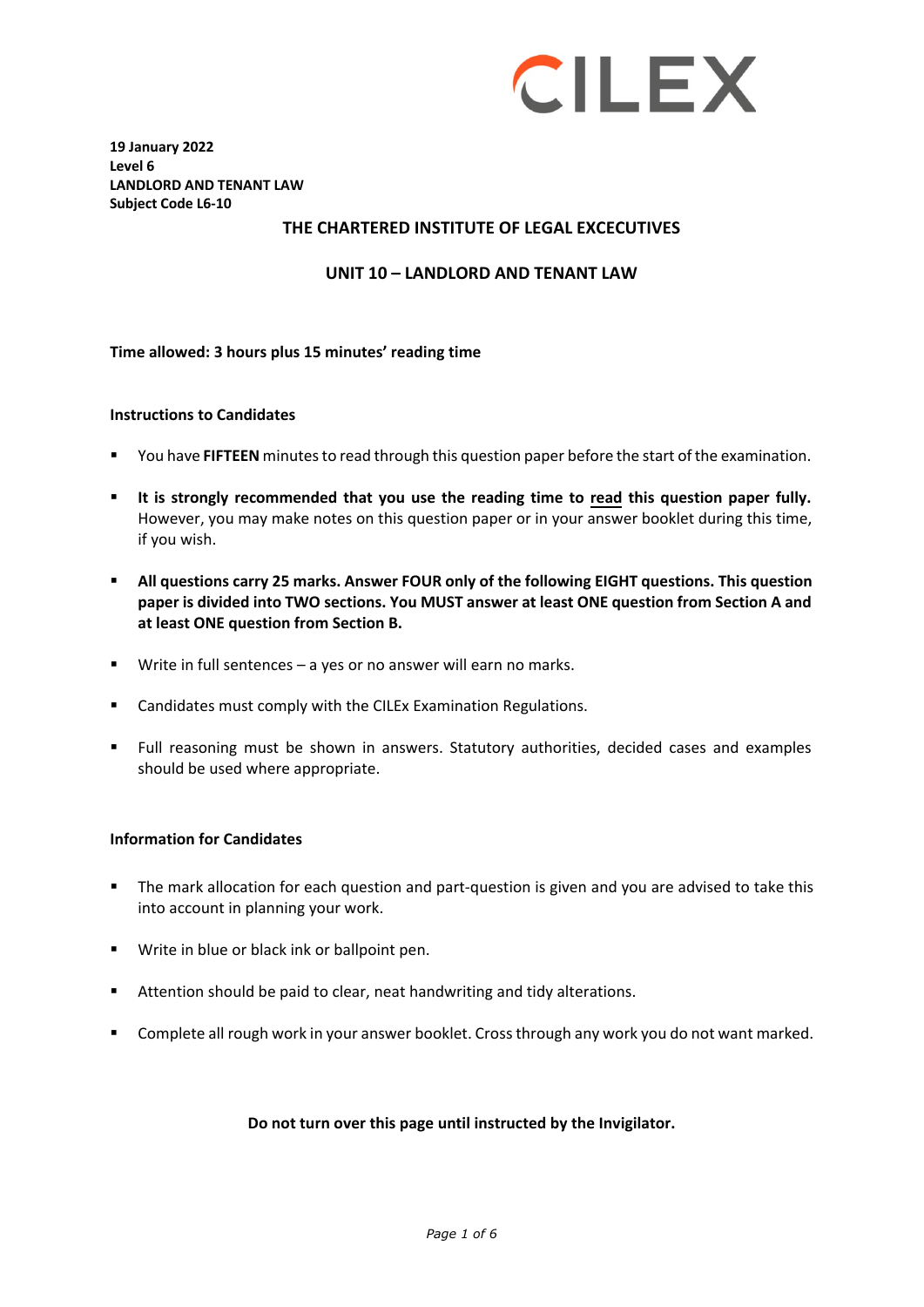### **SECTION A (Answer at least one question from this section)**

- 1. Explain:
	- (a) the requirements for creating a legal leasehold estate;

#### *(13 marks)*

(b) the circumstances in which an equitable leasehold estate may come into existence.

> *(12 marks) (Total: 25 marks)*

2. "Until the landmark decision of Forbes J in Ravenseft Properties Ltd v Davstone (Holdings) Ltd (1980) it had been widely thought that a repairing covenant did not require the covenantor to make good what was described as an 'inherent defect' in the subject-matter of the covenant" (per Lewison LJ in Mayor and Commonalty and Citizens of the City of London v Various Leaseholders of Great Arthur House (2021)).

Critically evaluate, with reference to this statement, how the common law in relation to a covenant to repair has evolved since the decision in *Ravenseft Properties*.

*(25 marks)*

3. Critically evaluate the implied obligations that are owed by a landlord to a tenant.

*(25 marks)*

- 4. Critically evaluate:
	- (a) what distinguishes a lease from a licence;

*(11 marks)*

(b) the principal consequences of that distinction;

*(5 marks)*

(c) the factors which may override that distinction in order to justify the conclusion that only a licence has been granted.

> *(9 marks) (Total: 25 marks)*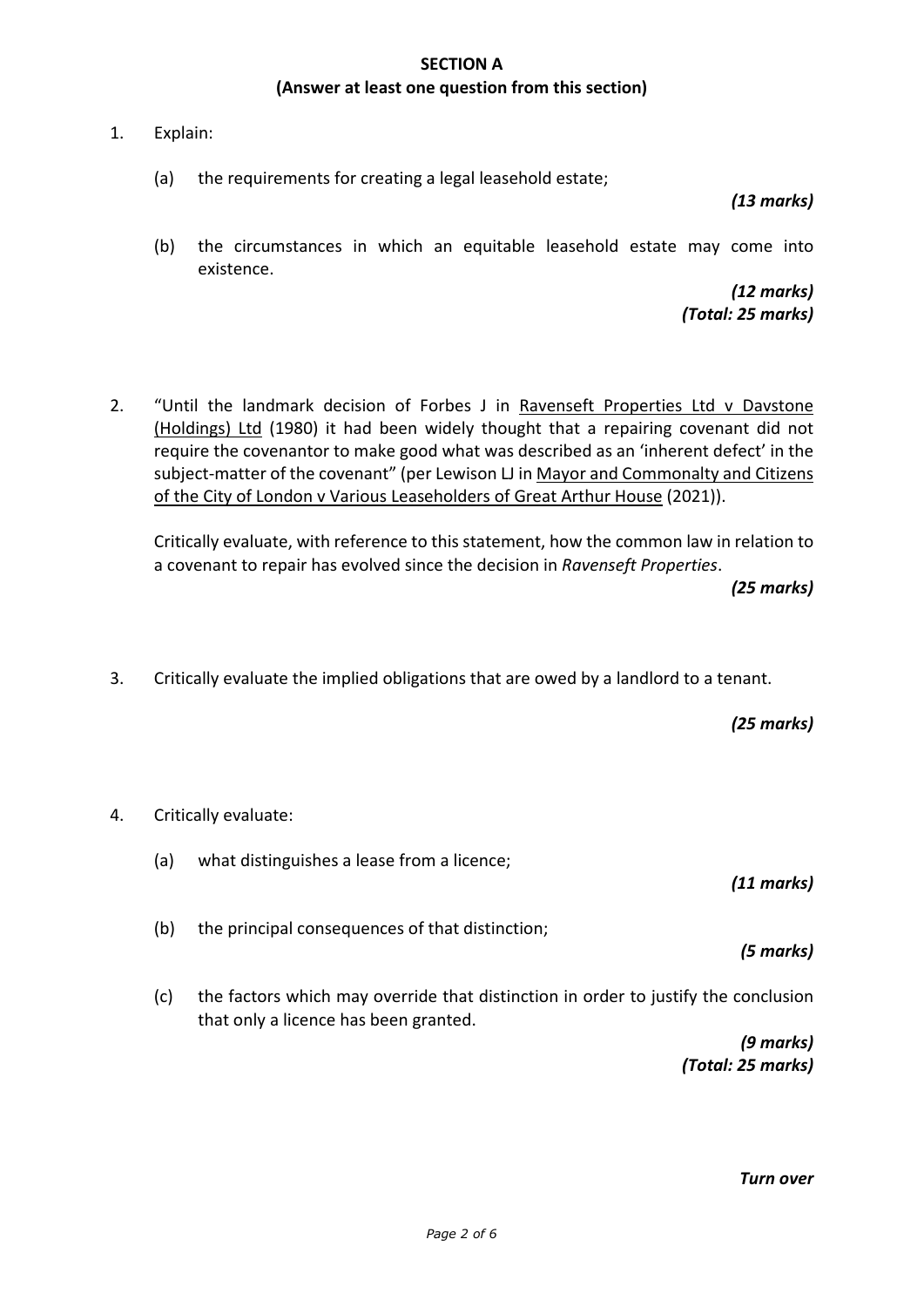## **SECTION B (Answer at least one question from this section)**

## **Question 1**

Amal owns a high-street building consisting of separate commercial units on the ground and first floors of the building.

The first floor unit is let to Benjamin, an aspiring artist, for use as a studio. Twelve months ago, Benjamin took the premises on terms that the letting would be for an initial period of three months and thereafter from month to month until notice of termination was served by either himself or Amal. Benjamin has not yet sold any of his paintings, but he makes a living by drawing caricatures for tourists at a nearby theme park. Unbeknown to Amal, Benjamin has also been living at the studio for the last two months, after splitting up with his girlfriend.

The ground floor unit is let to Clarisse. She runs a coffee shop from the premises. When Clarisse first approached Amal in May 2021 about taking the premises, shortly after the relaxation of Covid-19 restrictions, she was unsure whether the business would be a success. She also had very little money. Amal therefore agreed that:

- he would let Clarisse have the premises for a trial period of six months, with the opportunity for Clarisse to extend the lease for a further six months if things went well (Clarisse duly exercised the right to extend in November 2021, with the result that her lease now expires in May 2022);
- he would take 25% of Clarisse's turnover each month by way of rent.

In December 2021, Amal received an offer from a supermarket operator, which wants to buy the building and convert it into one of its supermarkets (with the retail operation on the ground floor and staff rooms, storage and other ancillary facilities on the first floor). The prospective buyer has told Amal that it will only proceed with the purchase if it can secure vacant possession of the building.

Clarisse has not paid any rent to Amal for the last two months. She claims that she is not obliged to do so, because she has not made any profit from the business over the winter. However, she is refusing to provide any financial information to Amal about the business.

Advise Amal as to:

(a) whether the tenancies in favour of Benjamin and Clarisse are protected by the Landlord and Tenant Act 1954 and, if so, the nature of the protection that they enjoy;

*(11 marks)*

(b) what steps he should take to terminate each of the tenancies;

*(7 marks)*

(c) his chances of success, in each case, of obtaining vacant possession.

*(7 marks) (Total: 25 marks)*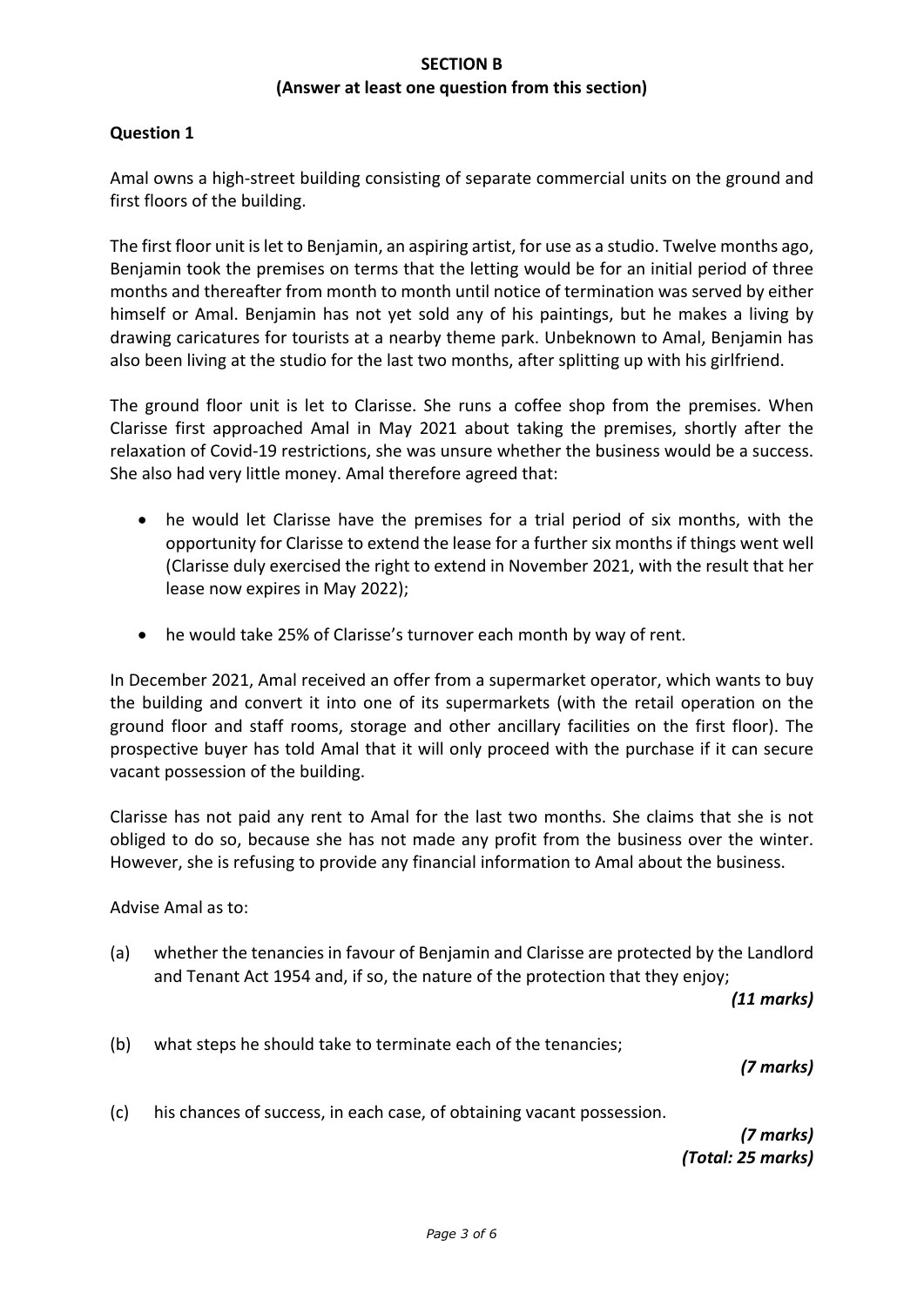# **Question 2**

Dover Court is a development that consists of two former Victorian warehouses, which were converted into separate blocks of flats in the mid-1990s. Each block contains 20 flats. All 40 flats were sold off shortly after completion of the conversion works to different tenants by way of long lease for a term of 125 years subject to a modest ground rent and payment of a service charge. The blocks of flats are now known as 'The Laurels' and 'The Cedars' respectively.

Dover Court is owned and managed by Evergreen Homes Limited (EHL). EHL is the landlord in relation to all the flat leases. For many years, the flat tenants have been unhappy with EHL's management of Dover Court.

Farouk owns one of the flats in The Laurels. He has received a letter from EHL informing him that EHL is planning to sell Dover Court to Gargantua Management Limited (GML) and that, following the sale, Farouk will need to pay his ground rent and service charge to GML.

Farouk has consulted you in relation to the proposed sale. He believes that it would be beneficial for all the tenants if they could buy Dover Court from EHL because they would be able to:

- take control of the very large service charge sinking fund currently being held by EHL;
- use that fund to pay for the essential repairs and decoration needed at Dover Court;
- establish a proper programme of repair and maintenance for the future;
- set service charge contributions at a reasonable level.

Farouk tells you that 20 of the other tenants are also interested in buying Dover Court: 10 of them live in The Laurels and 10 of them live in The Cedars.

Advise Farouk:

(a) as to the circumstances in which Part 1 of the Landlord and Tenant Act 1987 would allow him and the other interested tenants to buy Dover Court from EHL;

*(16 marks)*

(b) what steps they would need to take.

*(9 marks) (Total: 25 marks)*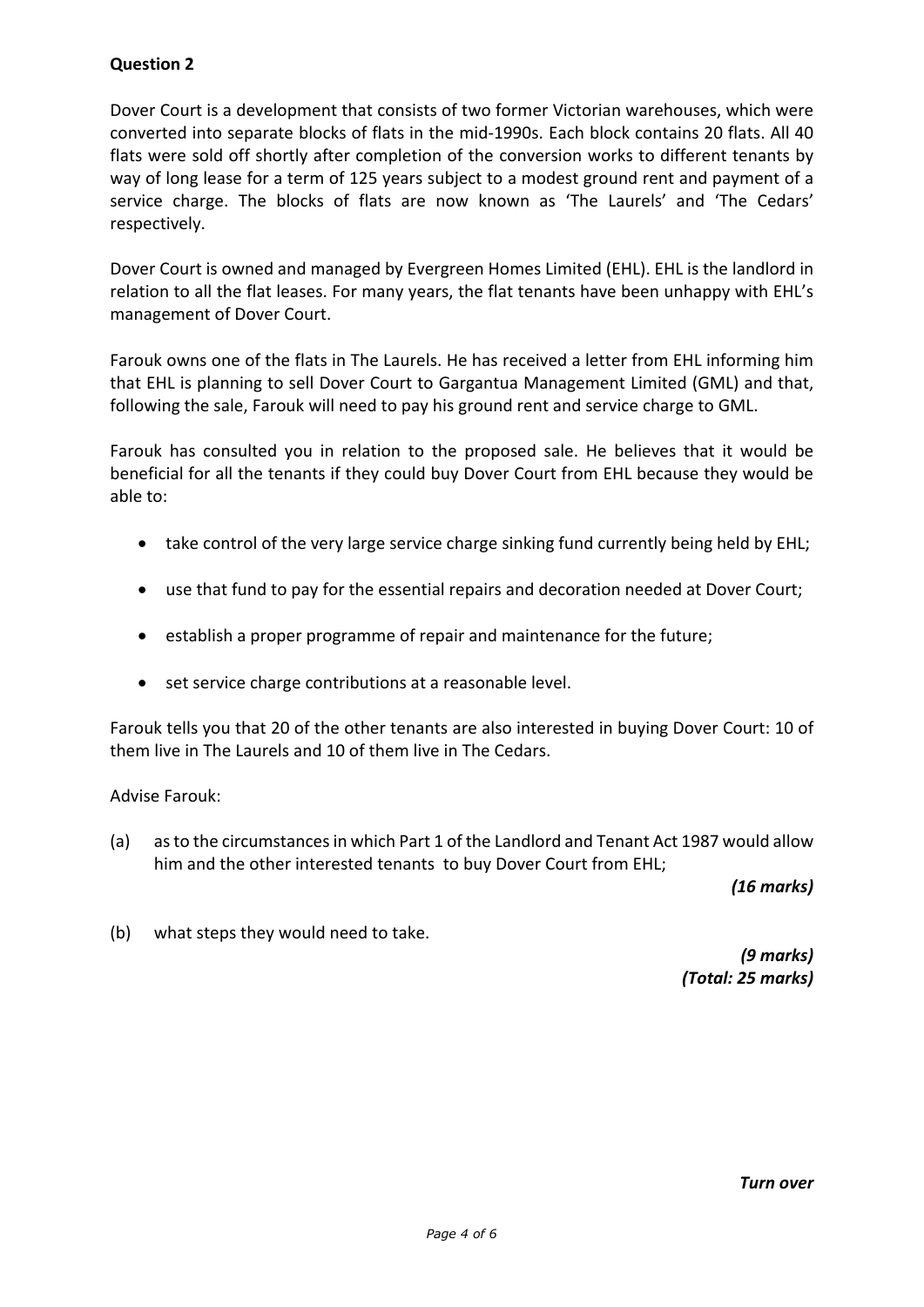# **Question 3**

In May 2020, Helen let a house in London to Imogen for a term of six months by way of an Assured Shorthold Tenancy agreement. Imogen moved in with her young son, Jack. Imogen and Jack continue to occupy the house as their home.

Last month, Helen telephoned Imogen, to inform her that she intended to repair and redecorate the exterior of the house. Helen said that she would be engaging contractors to do the work, and that they would need access to the interior of the house in order to carry out works to some of the more inaccessible parts of the exterior (by leaning out of windows, etc), as well as to make cups of tea and to use the other facilities in the house. These works would be completed while Imogen was at work and Jack was at school. Helen estimated that it would take about two weeks to complete the redecoration.

Imogen replied that she was uncomfortable with this proposal, because she was concerned about a loss of privacy. When Helen said that Imogen had no choice in the matter, Imogen replied, 'Well, we'll see about that'.

Imogen subsequently changed the locks on the front and back doors to the house, and has since refused Helen's requests to be allowed entry to the house.

Last week, Helen sent a letter to Imogen, giving her one month's notice to terminate the tenancy 'because you are in breach of our agreement and you are stopping me from carrying out necessary works to my property'.

In that letter, Helen also stated that if Imogen did not leave voluntarily at the end of the notice period, then she would:

- authorise a locksmith to use force to gain entry to the house;
- arrange for the locks to be changed again, so as to deny Imogen the ability to re-enter the house;
- hold Imogen responsible for the costs of engaging the locksmith and repairing any resultant damage to the house.

You have been consulted by Imogen in relation to Helen's letter.

Advise Imogen.

*(25 marks)*